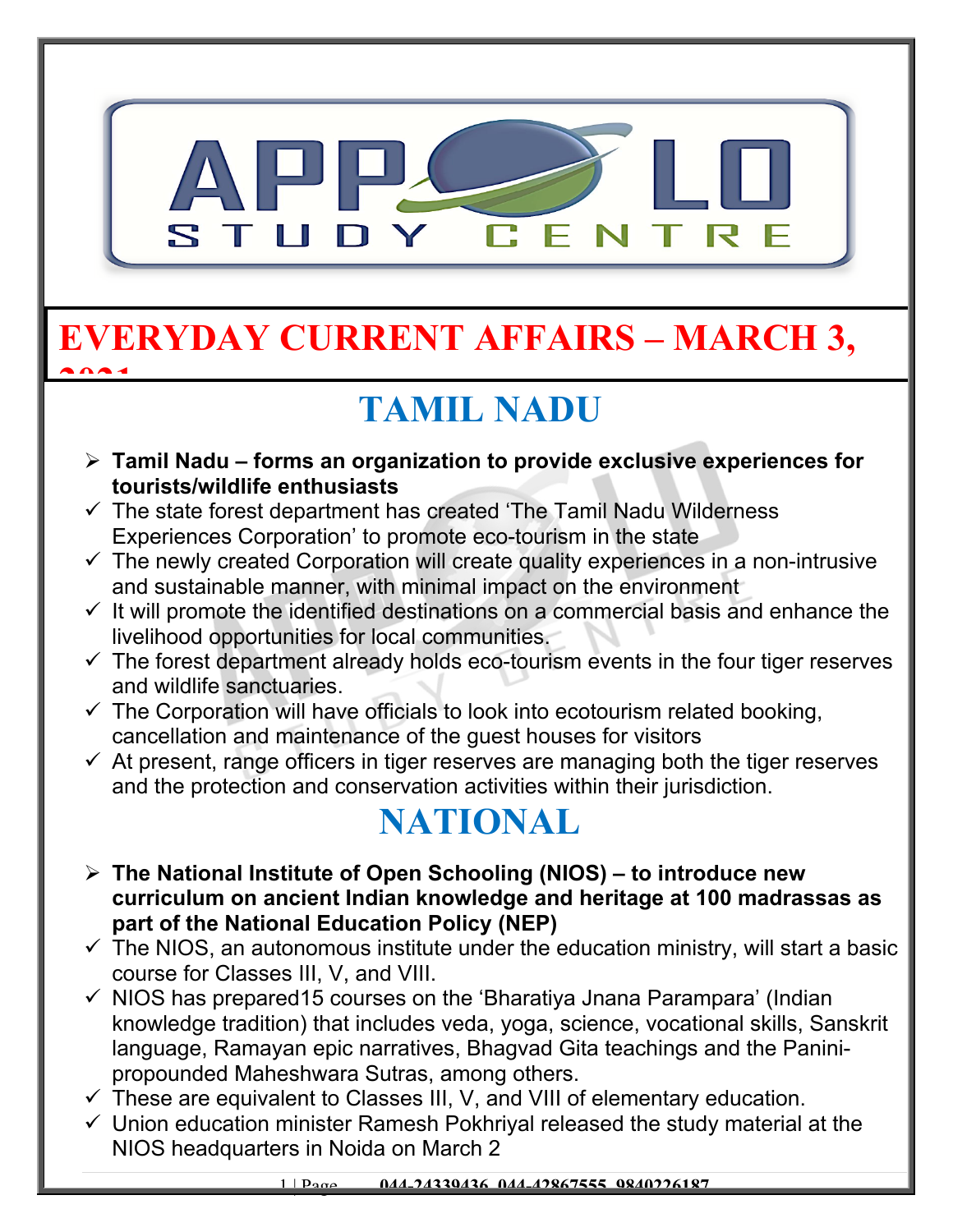- $\checkmark$  The course material on yoga has sections of patanjali kritasutra, yogasutra exercises, surya namaskar, asanas, pranayam, relaxation exercises, anger management exercises and concentration and memory enhancement exercises.
- $\checkmark$  The vocational skills curriculum covers watering plants, cow-rearing, cleaning of cowsheds and hygiene, garden care, sewing and harvesting, vegetable service, organic farming, etc.
- $\checkmark$  In addition, various skills related to daily life such as making beds, constructing biometrics for farms, using Ayurveda in daily life, methods of cooking have also been included.
- $\checkmark$  Science includes topics like water, air, vegetation and land conservation in the vedas, origin of creation, panchamabhut, earth and natural resources.
- $\checkmark$  The curriculum of Bharatiya Jnana Parampara will be available for all and figure among other subjects.
- $\checkmark$  Students are free to choose what they want to choose and it is not a compulsory component
- **The Government has generated sales of Rs 77,815 crore in the just concluded telecom spectrum auctions after six rounds and under two days**
- $\checkmark$  During the auctions, airwaves of about Rs 4 lakh crore were put up for sale
- $\checkmark$  The biggest buyer was Reliance Jio, which spent Rs 57,123 crore to cover a large part of its spectrum that was coming up for renewal
- $\checkmark$  Further, Airtel bid Rs 18,699 crore, while Vodafone Idea spent Rs 1,993 crore for the airwaves
- $\checkmark$  The telecommunication companies stayed away from coveted 700MHz band, which found no takers for the second time in running, similar like in 2016 auctions
- $\checkmark$  Spectrum in the 2,500MHz band was also left out.
- $\checkmark$  The just-ended auctions were the second biggest grosser for the government in terms of spectrum sales
- $\checkmark$  The first auctions have generated Rs 1.1-lakhcrore sale in February 2015
- $\checkmark$  The telecom department hopes to collect around Rs 20,000 crore as part of mandated upfront payment.

## **INDIA AND NEIGHBOURS**

- **On March 2, Sri Lanka announced a proposal to develop the strategic Colombo Port's Western Container Terminal (WCT) under a joint venture with India and Japan for a period of 35 years**
- $\checkmark$  Earlier, it had scrapped a trilateral deal with India and Japan to develop another terminal at the same port.
- $\checkmark$  The Sri Lankan Cabinet has granted approval recently to develop the West Container Terminal of Colombo South Port as a private public limited company in collaboration with the Sri Lanka Ports Authority and parties nominated by Indian and Japanese government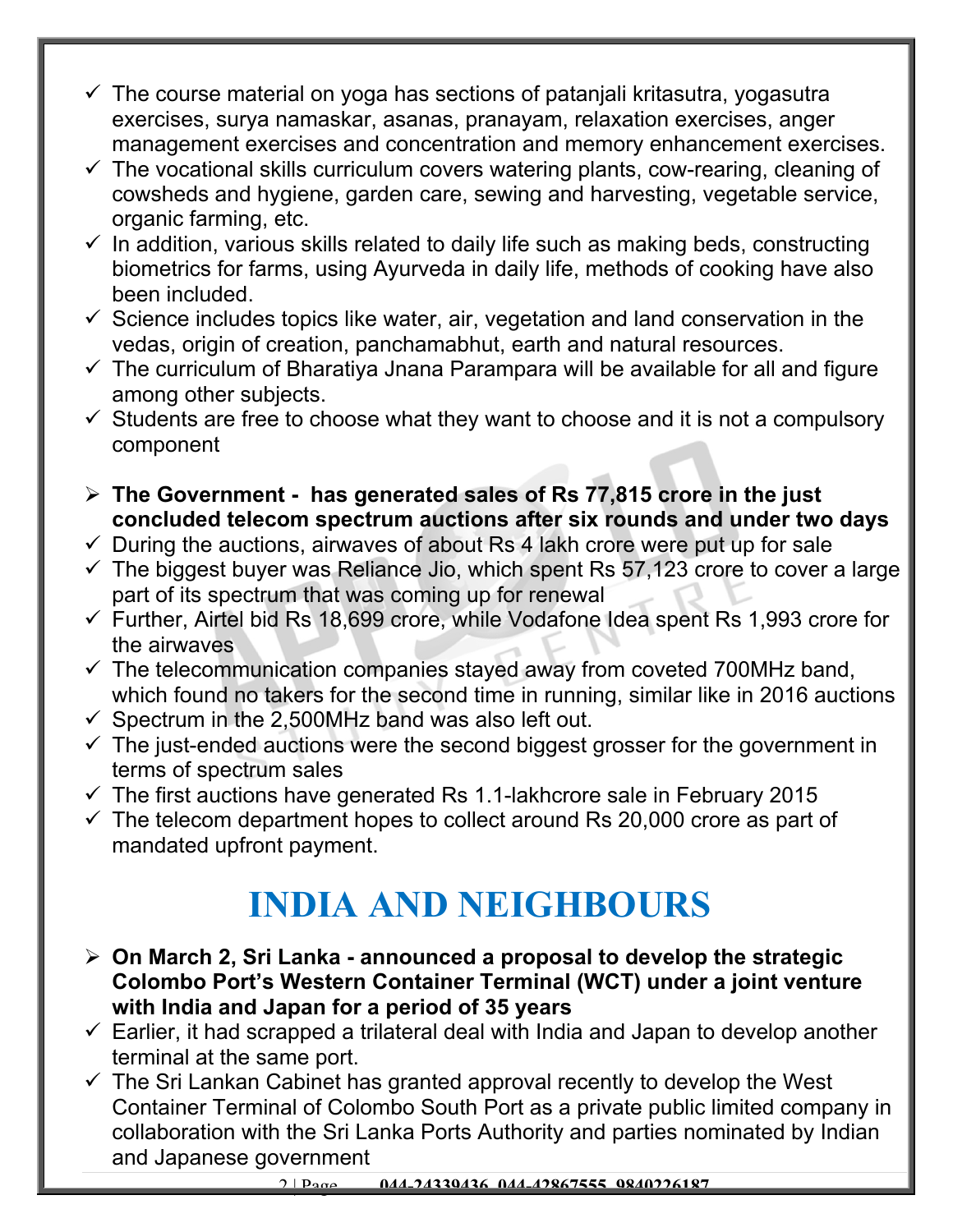- $\checkmark$  The Build, Operate and Transfer (BOT) proposal of the Terminal was approved by a negotiating committee.
- $\checkmark$  The proposal presented by Adani Ports and special economic zone limited (APSEZ Consortium) has been approved by the Indian high commission.
- $\checkmark$  In terms of the agreement, the WCT is to be operated over a period of 35 years as a public private partnership with Adani Ports and APSEZ.
- $\checkmark$  The WCT proposal came after Sri Lanka decided to retract on the previous memorandum of understanding signed in 2019 with India and Japan on the Eastern Container Terminal (ECT).
- $\checkmark$  The state-owned Sri Lanka Ports Authority (SLPA) signed a memorandum of cooperation in May 2019 with India and Japan to develop the ECT during the previous Sirisena government.
- $\checkmark$  The Colombo port trade unions opposed the proposal of investors from India and Japan buying 49% stake in the ETC.
- $\checkmark$  They demanded the ECT to remain100% owned by the SLPA as opposed to the 51%.

#### **CONFERENCES & SUMMITS**

 **Prime Minister Narendra Modi - inaugurates the 'Maritime India Summit 2021' through video conferencing on March 2**



- $\checkmark$  During the event, the PM launched a new facility that will enable the Directorate of Shipping to locate any Indian ship across the globe and all foreign ships within1,000 nautical miles of the Indian coast line.
- $\checkmark$  The PM launched the 'Sagar Manthan', the Mercantile Maritime Domain Awareness Centre (MM-DAC) during the inauguration of the Maritime Summit.
- $\checkmark$  The PM also said India will invest \$82 million in the port, shipping and waterways sector by 2030 to make India a major player in the maritime sector.
- $\checkmark$  Sagar Manthan is an information system for enhancing maritime safety, search and rescue capabilities, security and marine environment protection," the PM said.

#### **RANKINGS**

3 | Page **044-24339436, 044-42867555, 9840226187**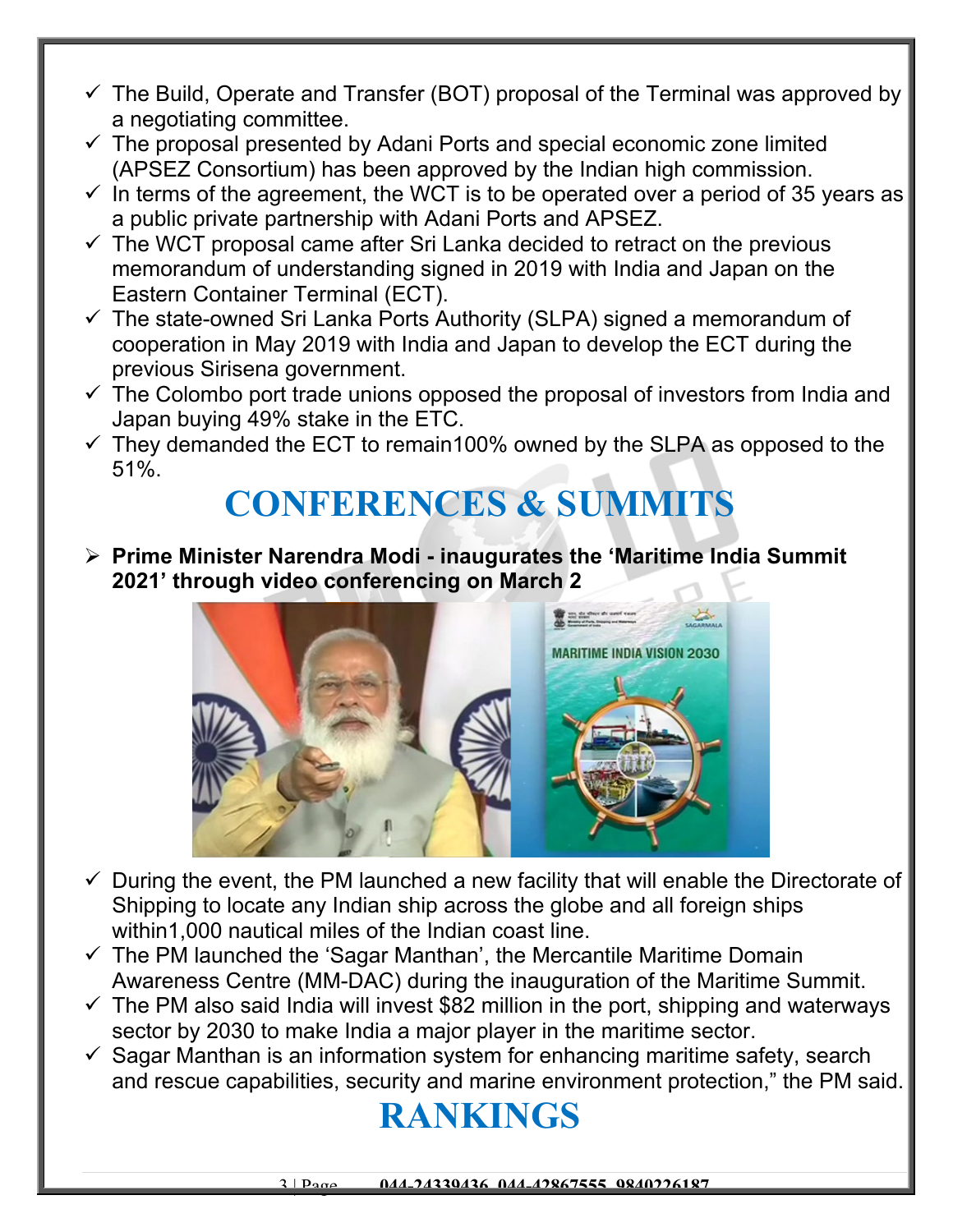- **India added 40 new billionaires last year to the global list, according to the Hurun Global Rich List 2021 published on March 2, 2021**
- $\checkmark$  India consists of 177 billionaires, making it the third highest in the world
- $\checkmark$  India has added one billionaire every 10 days in 2020 amid the pandemic.
- $\checkmark$  Globally, the number of worldwide billionaires increased by 412 to 3,228.
- $\checkmark$  There are now 209 Indian-origin billionaires.
- $\checkmark$  The total list continues to be topped by Mukesh Ambani and Gautam Adani, with additions and dropouts
- $\checkmark$  The additions include Arvindkumar Poddar of Balkrishna Industries, Bawri family of Macleods Pharmaceuticals, B Parthasaradhi Reddy of Hetero Drugs, Nikhil Kamath of Zerodha, Pankaj Munjal of Hero Cycles and T S Kalyanaraman of Kalyan Jewellers.
- $\checkmark$  The prominent dropouts are B R Shetty from UAE, Ritesh Agarwal of Oyo Rooms and Kishore Biyani of Future Group.
- $\checkmark$  The wealth of 63-year old Ambani grew by 24% to reach \$83 billion and Ambani remains the eighth richest person in the world
- $\checkmark$  Reliance, India's largest exporter, accounts for 8% of the country's exports and 5% of India's total revenues from customs and excise duty.



- $\checkmark$  Adani saw his wealth almost double to \$32 billion on the back of Adani Green Energy growing to a \$20-billion valuation.
- $\checkmark$  L.N. Mittal of ArcelorMittal in London led the list among the 32 India-origin billionaires.
- $\checkmark$  Financial capital Mumbai has 61 billionaires, followed by New Delhi with 40.
- $\checkmark$  According to the list, there are a total of 37, 26, and 19 billionaires respectively in the healthcare, consumer goods, and chemicals sector in India.